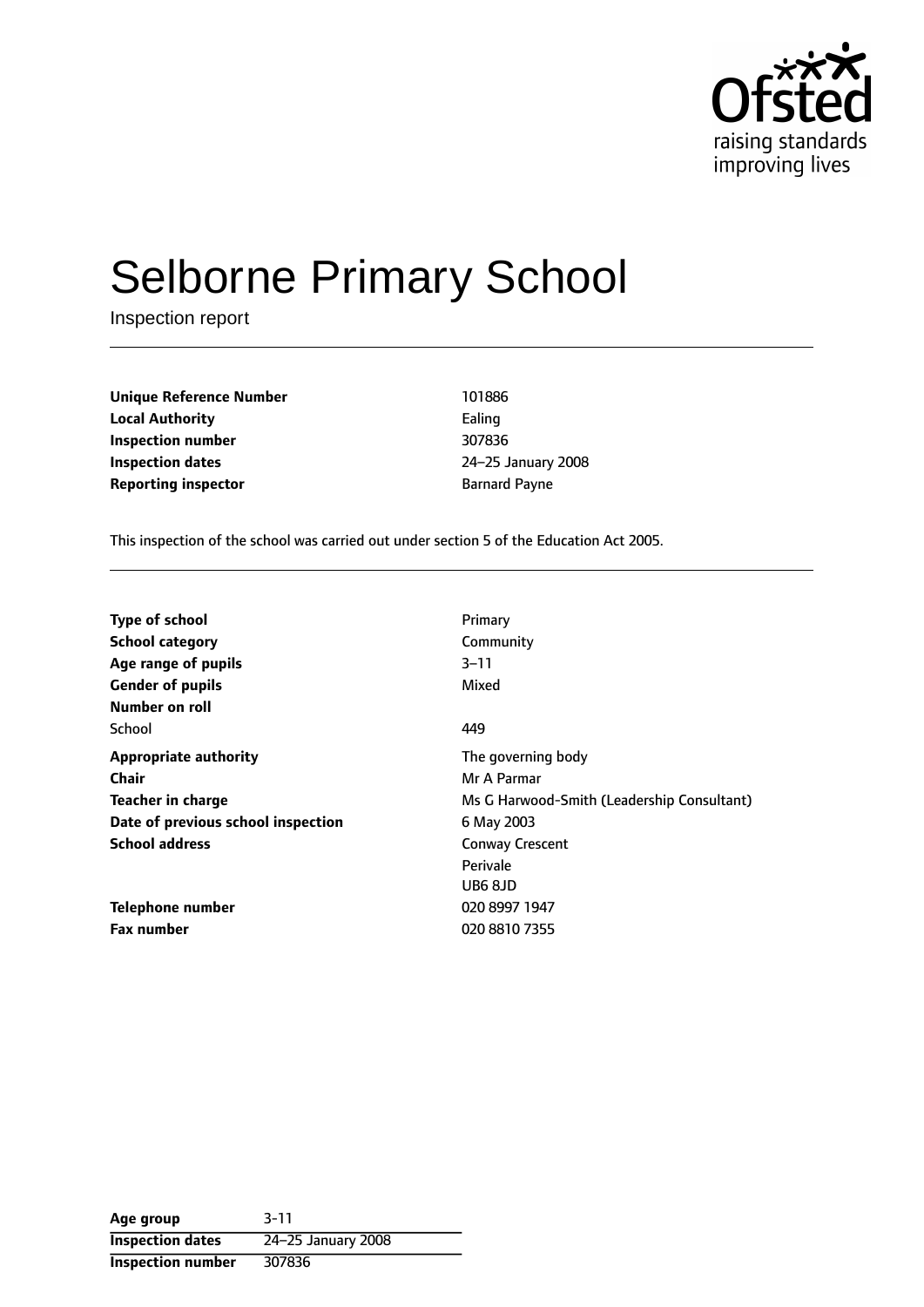.

© Crown copyright 2008

#### Website: www.ofsted.gov.uk

This document may be reproduced in whole or in part for non-commercial educational purposes, provided that the information quoted is reproduced without adaptation and the source and date of publication are stated.

Further copies of this report are obtainable from the school. Under the Education Act 2005, the school must provide a copy of this report free of charge to certain categories of people. A charge not exceeding the full cost of reproduction may be made for any other copies supplied.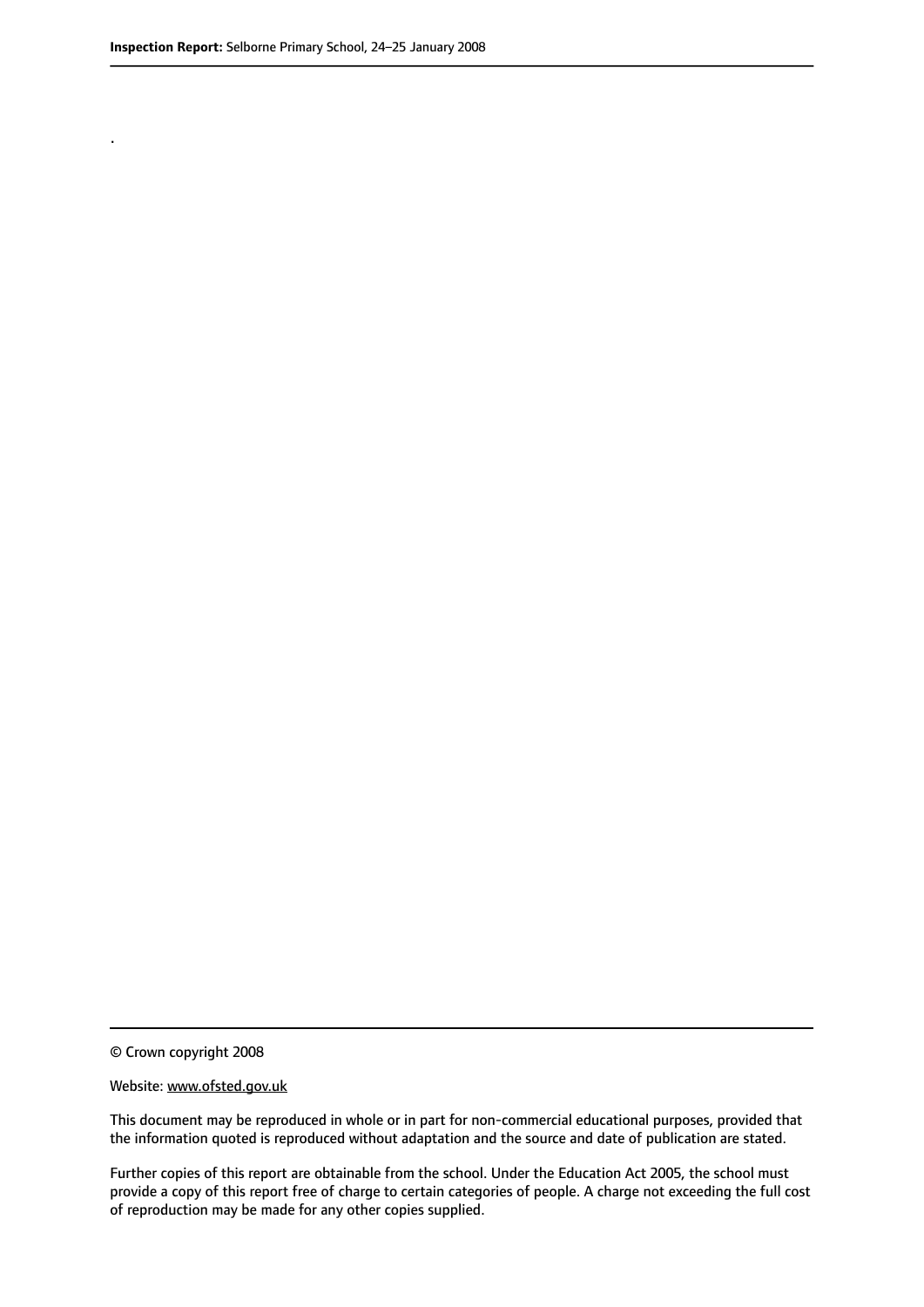# **Introduction**

The inspection was carried out by three Additional Inspectors.

# **Description of the school**

There is significant pupil mobility in this large primary school. A high number of pupils are from minority ethnic groups and many pupils' first language is not English. A growing number are from the Polish community. The proportion of pupils eligible for free school meals is similar to the national average. The number of pupils with learning difficulties and disabilities is a little below average. Following the departure of the headteacher in December 2007, a leadership consultant is currently leading the school, pending the appointment of a permanent headteacher.

## **Key for inspection grades**

| Grade 1 | Outstanding  |
|---------|--------------|
| Grade 2 | Good         |
| Grade 3 | Satisfactory |
| Grade 4 | Inadequate   |
|         |              |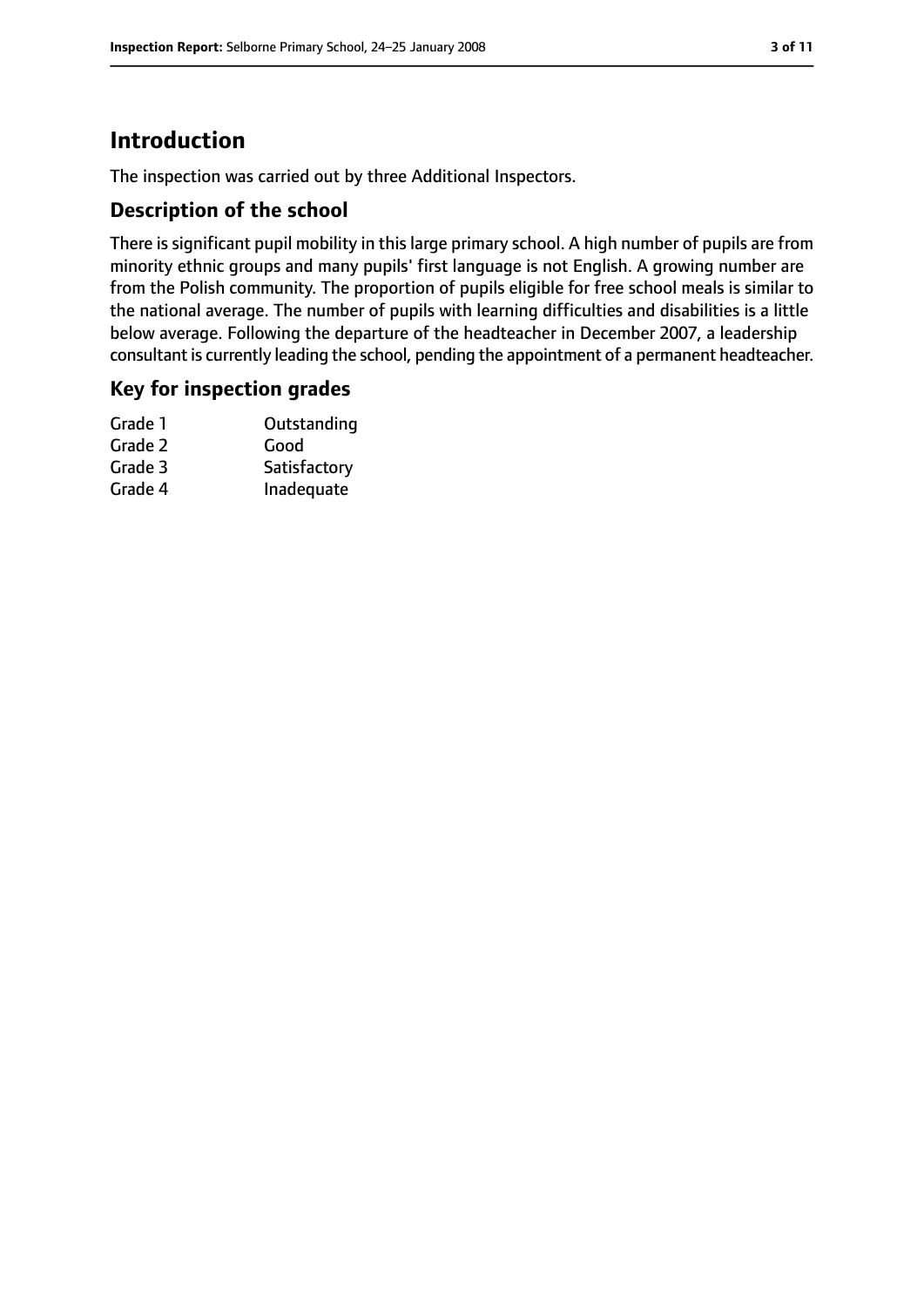# **Overall effectiveness of the school**

### **Grade: 3**

Selborne provides a satisfactory quality of education. The school is a stable and well-ordered environment. Senior leaders and other staff have ensured that pupils are well cared for and their needs met despite high staff turnover and changes in leadership.

Pupils' achievement is satisfactory. Many children enter the Foundation Stage with skills less well developed than in most schools. They have particular difficulty with language. In Key Stage 1, standards in reading and writing are well below average and the school has identified boys' writing, in particular, as a key improvement target. This partly reflects the intake of pupils, many of whom are at an early stage of acquiring English. Standards in mathematics are broadly in line with the national average. The school has improved its Key Stage 2 results over recent years. This shows that the school is addressing pupils' needs more effectively through targeted support and intervention. Attainment in English is now in line with the national average while in previous years it was significantly below average. Mathematics and science standards are also in line with those expected by the end of Key Stage 2. Girls in Key Stage 2 do much better than boys in English and science. Relatively few pupils reach higher levels in any subject at either key stage. Pupils with learning difficulties and disabilities and those at early stages of learning English make satisfactory progress.

Teaching is satisfactory and there is a core of good teaching in the school. Teachers plan their work well to ensure pupils are clear about what is expected and teaching assistants provide effective support. Planning does not take sufficient account of higher attaining pupils, who often need more challenge in order to reach the highest levels. The school provides a satisfactory range of learning opportunities. It is working to improve its curriculum planning in order to provide more challenge.

Pupils' personal development is satisfactory. Pupils enjoy school and their attendance is similar to the national average. Their behaviour is good and pupils respect the adults with whom they work. They feel safe and at ease with one another. Pupils joining the school at different points in the year integrate happily due to the support the school provides. Pupils show good, healthy attitudes towards diet and exercise. Their preparation for their future economic well-being is satisfactory. They acquire the literacy, numeracy and information and communication technology (ICT) skills they need. The school is planning to increase opportunities for them to use these.

The school's senior leadership team, ably led by the leadership consultant, is becoming better established to take on greater responsibility. Leaders have been accurate in their evaluation of the school's performance. They are putting in place strategies designed to bring about improvement. The school successfully addressed the issues identified in the last inspection. Recent planned actions, for example in the use of assessment to raise achievement, show that effective steps have been taken to promote further improvement. The school has new challenges to face and recognises that there is much yet to be done. At this stage, it is too early to judge the impact of newer initiatives, but current school performance shows that the capacity to improve is satisfactory.

# **Effectiveness of the Foundation Stage**

## **Grade: 3**

Children settle well into school routines and make satisfactory progress. They gain independence in choosing activities and respond well during whole-group sessions. The school is developing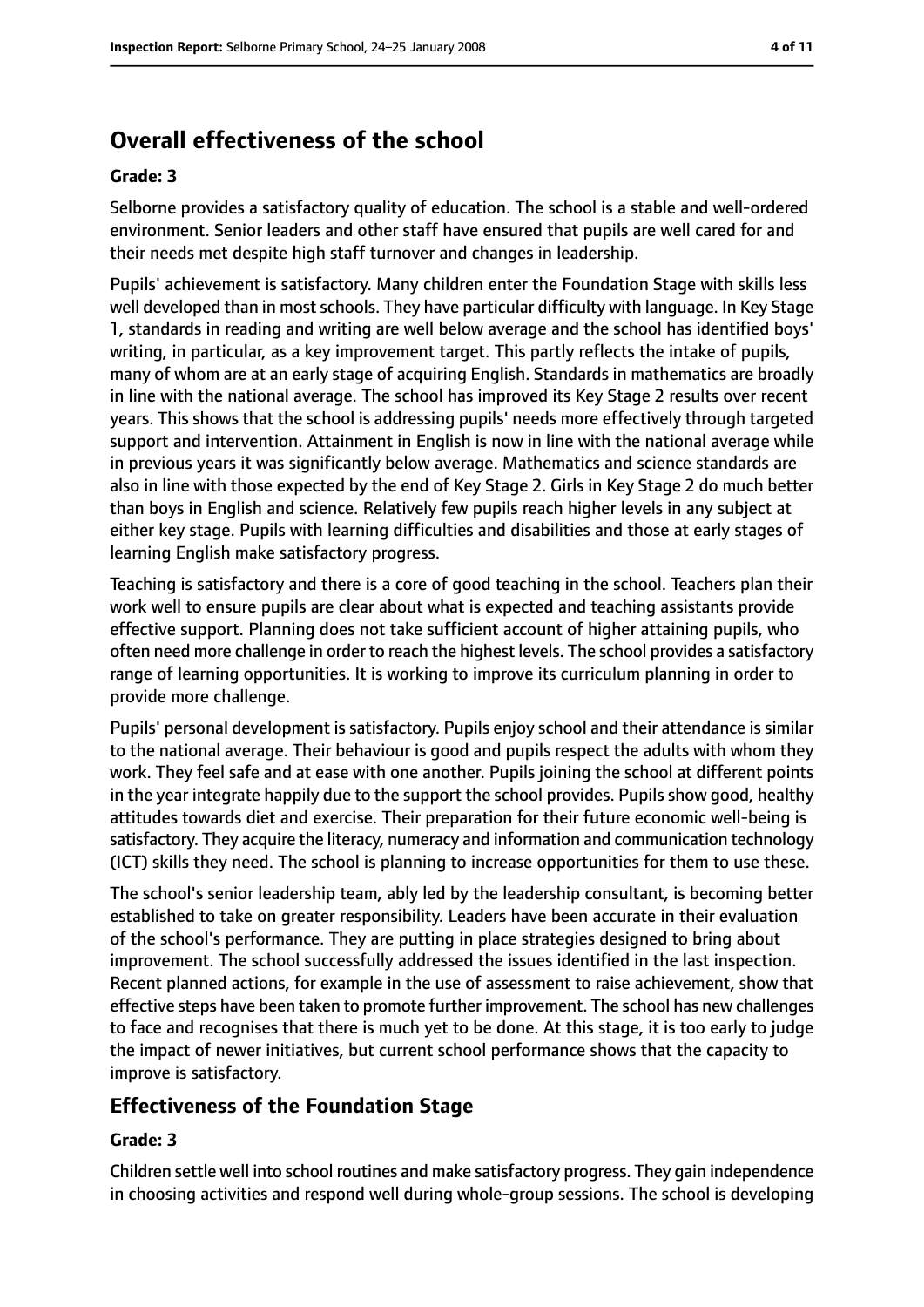the curriculum to provide a broader range of activities for children to choose, as well more adult directed activities, making the fullest use of staff and resources. Whilst there is a planned approach to monitoring what children choose to do, some children are left to their own devices too much, so do not settle or sustain their learning. Teachers' planning includes focused activities where speaking and listening skills are encouraged. Records provide a coherent picture of each child's development over time. The development of rotated activities and the enhanced use of outdoor areas are beginning to have a positive effect on the development of children's skills in all areas of learning.

# **What the school should do to improve further**

- Raise achievement and standards in reading and writing, particularly in Key Stage 1, and for boys across the school.
- Raise the quality of teaching and learning, particularly by providing more challenge for more able pupils.

A small proportion of the schools whose overall effectiveness is judged satisfactory but which have areas of underperformance will receive a monitoring visit by an Ofsted inspector before their next section 5 inspection.

# **Achievement and standards**

## **Grade: 3**

Achievement and standards at the end of Key Stage 1 are broadly satisfactory. Standards in mathematics are in line with the national average but standards in reading and writing are significantly lower. The percentage of pupils attaining higher levels in reading and writing are also below average. The achievement and standards of pupils at the end of Key Stage 2 are also satisfactory. There is a trend of gradual improvement in Key Stage 2, but the percentage of pupils achieving above the expected level is lower than the national average for English and mathematics. Pupils at the early stages of acquiring English settle well and sometimes make rapid progress, especially where teaching and support are at their most effective.

# **Personal development and well-being**

## **Grade: 3**

Pupils' personal development and well-being is satisfactory overall. Their spiritual, moral, social and cultural development is good because they respond well to opportunitiesto reflect on their attitudes and values. In an assembly, pupils considered how people differ in appearance but are similar inside, and how by working together they could achieve more. Pupils' behaviour is good. They show tolerance and respect. Most pupils enjoy school as shown by the improving rate of attendance and punctuality. They feel safe and have good awareness of safety issues. Pupils contribute to the wider community by taking part in fundraising activities. Activities such as selling fruit during break provide additional opportunities for pupils to prepare for their future economic well-being. They take advantage of opportunities to talk and discuss their learning. Pupils develop their independence by taking on some responsibilities in and around the school.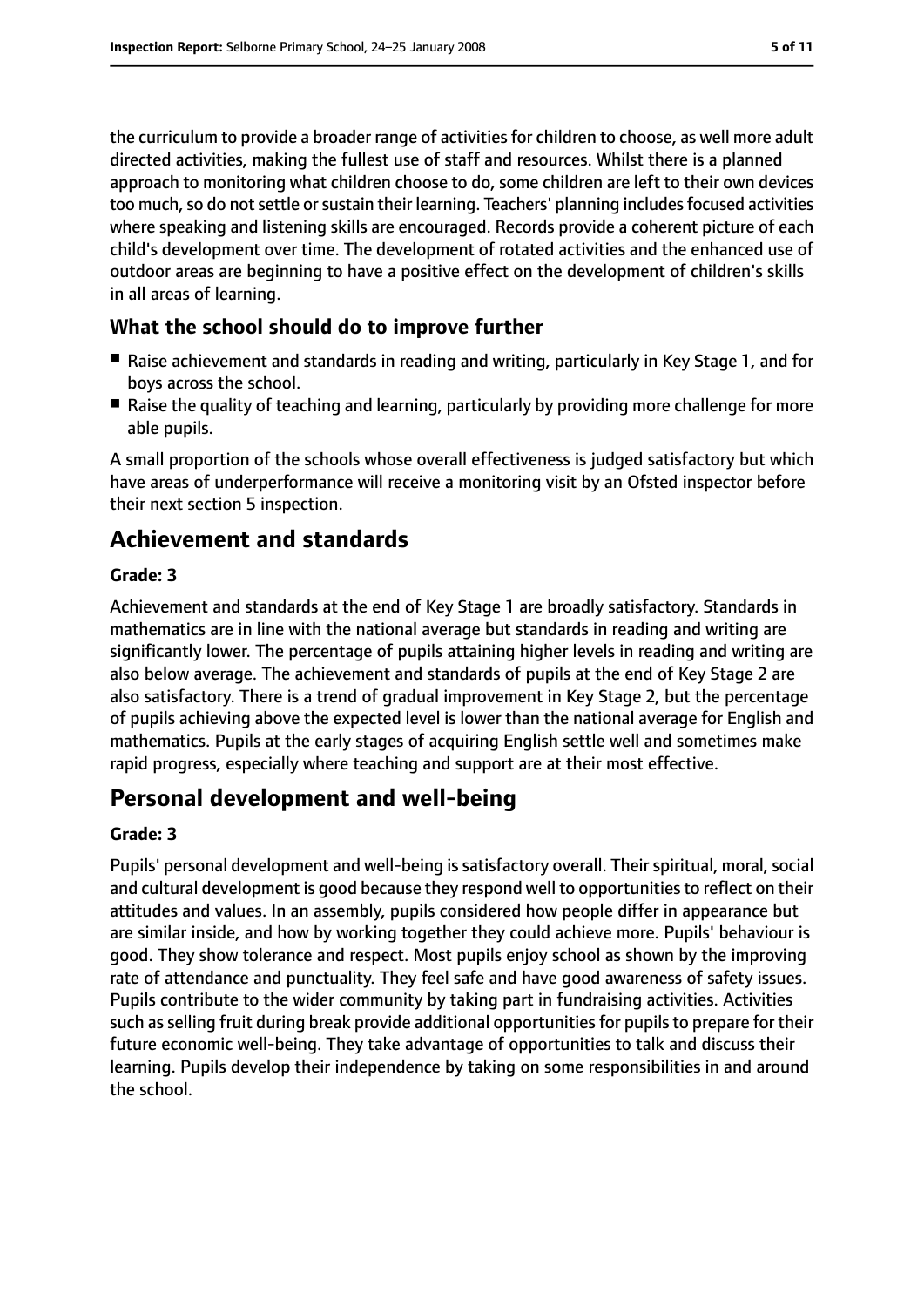# **Quality of provision**

# **Teaching and learning**

#### **Grade: 3**

Teachers set clear objectives. They have positive relationships with their pupils and mostly manage their classes effectively. There are a few instances, however, where shortcomings in the planning and organisation of activities lead to pupils losing interest and concentration. Pupils enjoy their work. There is some very effective teaching that sets high levels of challenge. Although teachers plan work satisfactorily, in some lessons there are insufficient opportunities to challenge more able pupils. Teachers' use of assessment is improving however, and there are good examples in both key stages of work that takes full account of the range of needs. For example, in a Key Stage 1 lesson, pupils worked on a variety of reading tasks to help them in their science topic. Teachers make effective use of new technology to present lesson materials. In a Key Stage 2 English lesson, highly effective use of the interactive whiteboard, with the teacher's skilled use of questioning and vocabulary, contributed to pupils' outstanding speaking and listening. Teachers' marking is constructive and shows pupils what they have done well and what they need to do to improve.

## **Curriculum and other activities**

#### **Grade: 3**

The curriculum covers all statutory requirements. It meets the needs of most groups, apart from more able pupils. This is recognised by the school, which is starting to provide more challenge for them and has recently established extra provision for gifted and talented pupils. It is too early to assess the outcomes. The school provides satisfactorily for pupils' personal development, and this is good in some aspects. It also provides a satisfactory range of extra-curricular activities that enable pupils to take part in sports and musical activities. Special events, such as Big Arts Week, supplement the range of learning opportunities.

## **Care, guidance and support**

#### **Grade: 3**

Staff ensure that pupils are safe, healthy and well cared for. Arrangements for safeguarding pupils are secure and well maintained. Risk assessment procedures are sufficiently rigorous. The school makes good provision for pupils at an early stage of acquiring English and for those with learning difficulties and disabilities. For example, the school provides modified ICT resources for some pupils. The school identifies vulnerable pupils early and has appropriate support to help them to make progress. The school works well with parents and outside agencies such as the RNIB to support the achievement of pupils. Assessment procedures are robust and enable teachers to identify those pupils who do not make sufficient progress. Levels of achievement show that many pupils need more challenging personal targets in order to make good progress.

# **Leadership and management**

#### **Grade: 3**

The newly appointed leadership consultant is working effectively with the school's senior leadership team and placing a clear emphasis upon improving the quality of teaching and learning in order to raise standards. Leaders at all levels are directing improvement effectively.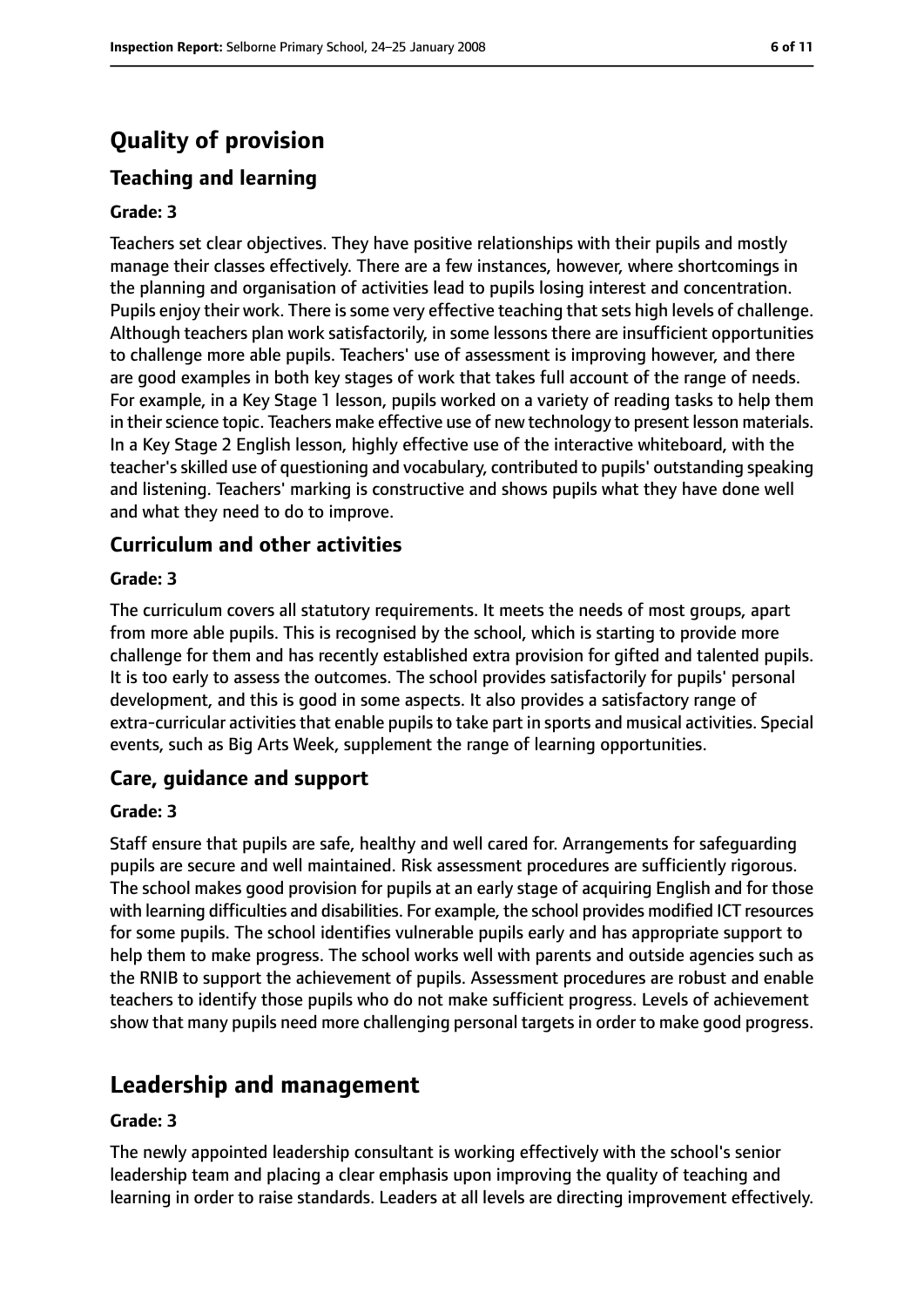Strategies to address weaknesses have been put into place, though they are too recent for an assessment of their sustained impact on standards to be made. Staff morale is good. They feel valued and there is a commitment to improvement. Previously, staff and governors had not been sufficiently involved in the school's self-evaluation and improvement processes. They now have a realistic view of the quality of provision and of standards. The monitoring of teaching and learning has become more systematic and rigorous, with a focus upon supporting teachers to improve their practice in the classroom. Governors are supportive of the school and are committed to its improvement.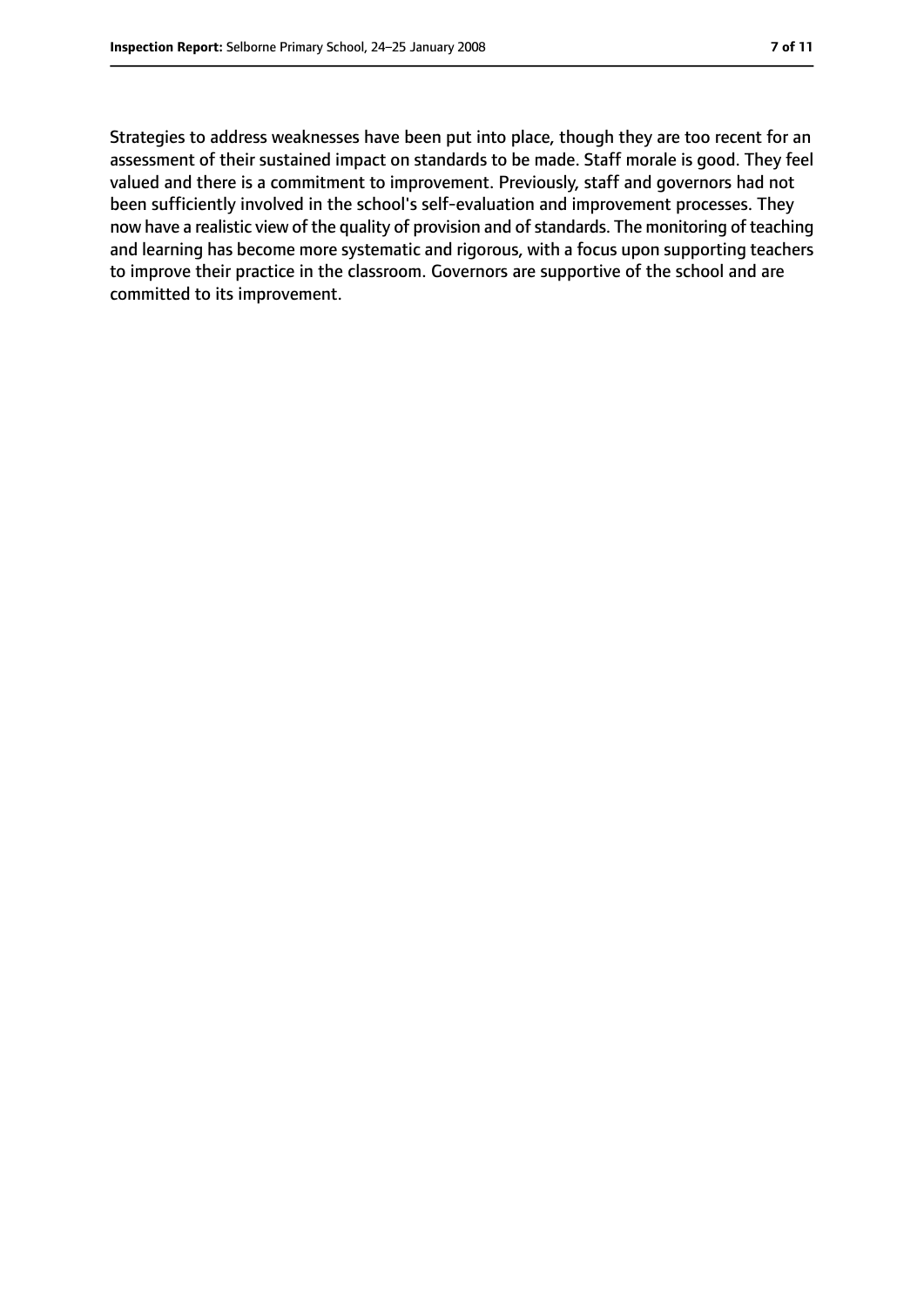**Any complaints about the inspection or the report should be made following the procedures set out in the guidance 'Complaints about school inspection', which is available from Ofsted's website: www.ofsted.gov.uk.**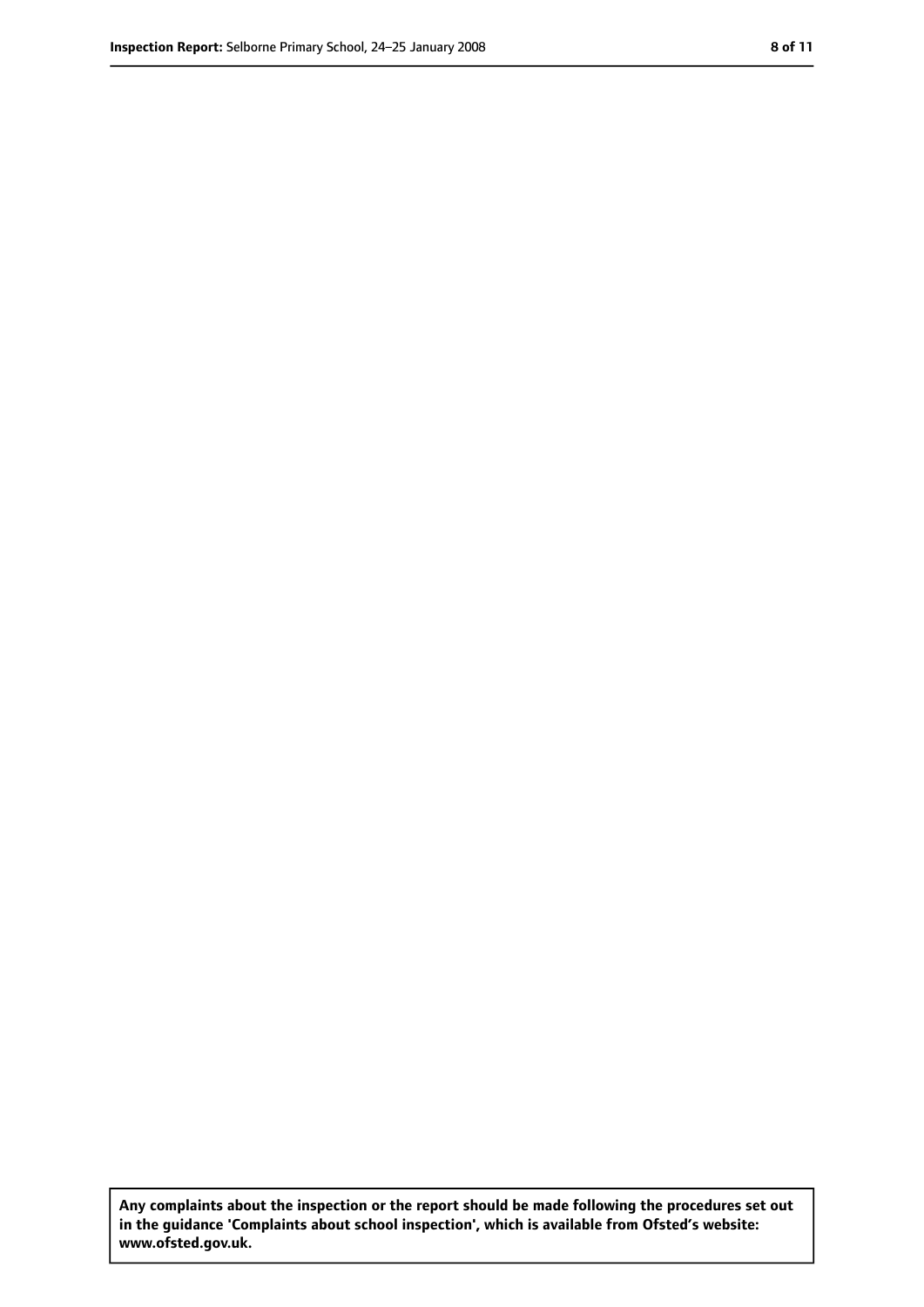## **Annex A**

# **Inspection judgements**

| $^{\circ}$ Key to judgements: grade 1 is outstanding, grade 2 good, grade 3 satisfactory, and | School         |
|-----------------------------------------------------------------------------------------------|----------------|
| arade 4 inadequate                                                                            | <b>Overall</b> |

# **Overall effectiveness**

| How effective, efficient and inclusive is the provision of education, integrated<br>care and any extended services in meeting the needs of learners? |     |
|------------------------------------------------------------------------------------------------------------------------------------------------------|-----|
| Effective steps have been taken to promote improvement since the last<br>inspection                                                                  | Yes |
| How well does the school work in partnership with others to promote learners'<br>well-being?                                                         |     |
| The effectiveness of the Foundation Stage                                                                                                            |     |
| The capacity to make any necessary improvements                                                                                                      |     |

# **Achievement and standards**

| How well do learners achieve?                                                                               |  |
|-------------------------------------------------------------------------------------------------------------|--|
| The standards <sup>1</sup> reached by learners                                                              |  |
| How well learners make progress, taking account of any significant variations between<br>groups of learners |  |
| How well learners with learning difficulties and disabilities make progress                                 |  |

# **Personal development and well-being**

| How good is the overall personal development and well-being of the<br>learners?                                  |  |
|------------------------------------------------------------------------------------------------------------------|--|
| The extent of learners' spiritual, moral, social and cultural development                                        |  |
| The extent to which learners adopt healthy lifestyles                                                            |  |
| The extent to which learners adopt safe practices                                                                |  |
| How well learners enjoy their education                                                                          |  |
| The attendance of learners                                                                                       |  |
| The behaviour of learners                                                                                        |  |
| The extent to which learners make a positive contribution to the community                                       |  |
| How well learners develop workplace and other skills that will contribute to<br>their future economic well-being |  |

# **The quality of provision**

| How effective are teaching and learning in meeting the full range of the<br>learners' needs?          |  |
|-------------------------------------------------------------------------------------------------------|--|
| How well do the curriculum and other activities meet the range of needs<br>and interests of learners? |  |
| How well are learners cared for, guided and supported?                                                |  |

 $^1$  Grade 1 - Exceptionally and consistently high; Grade 2 - Generally above average with none significantly below average; Grade 3 - Broadly average to below average; Grade 4 - Exceptionally low.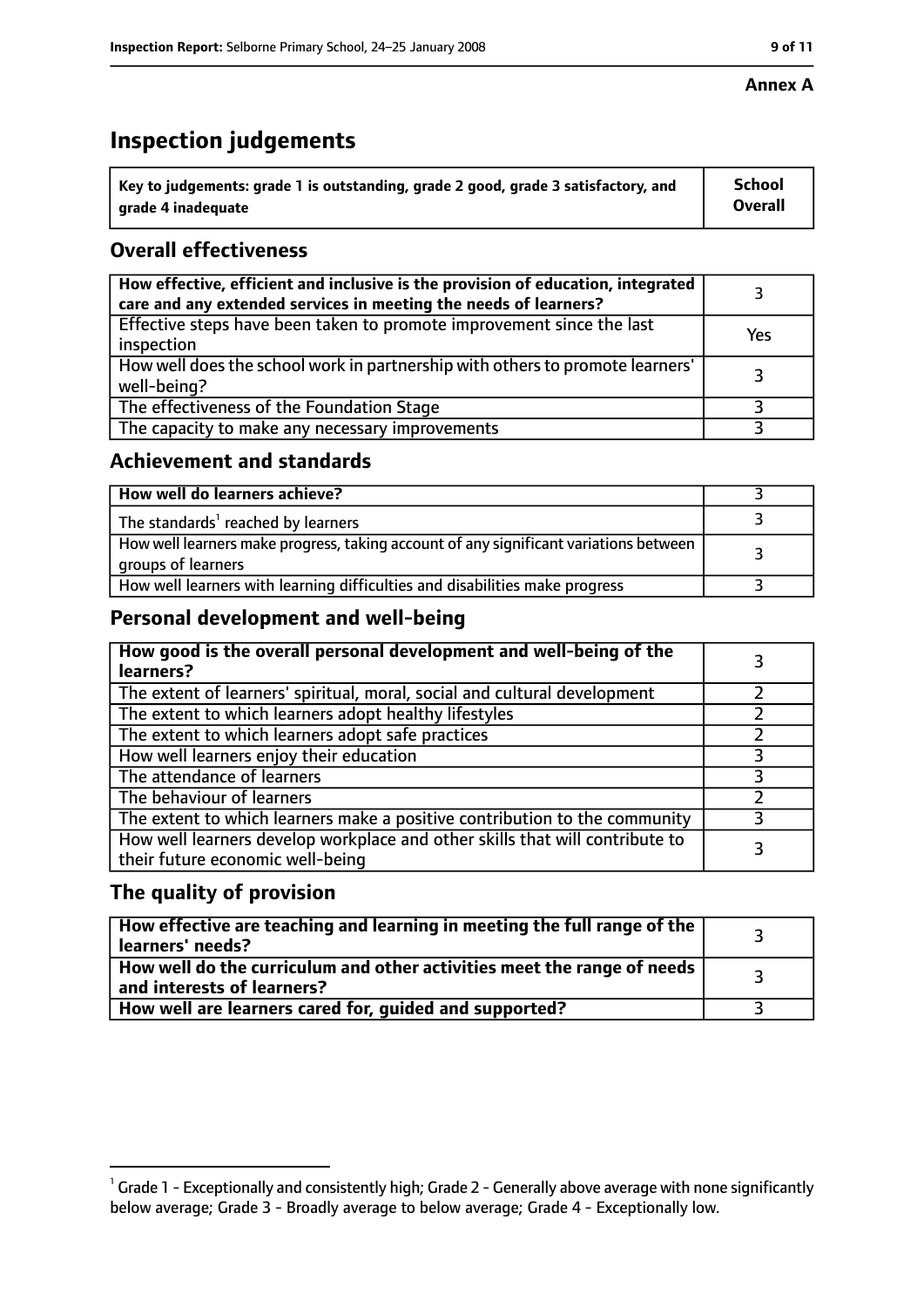# **Leadership and management**

| How effective are leadership and management in raising achievement<br>and supporting all learners?                                              |     |
|-------------------------------------------------------------------------------------------------------------------------------------------------|-----|
| How effectively leaders and managers at all levels set clear direction leading<br>to improvement and promote high quality of care and education |     |
| How effectively leaders and managers use challenging targets to raise standards                                                                 | 3   |
| The effectiveness of the school's self-evaluation                                                                                               |     |
| How well equality of opportunity is promoted and discrimination tackled so<br>that all learners achieve as well as they can                     | 3   |
| How effectively and efficiently resources, including staff, are deployed to<br>achieve value for money                                          | 3   |
| The extent to which governors and other supervisory boards discharge their<br>responsibilities                                                  | 3   |
| Do procedures for safequarding learners meet current government<br>requirements?                                                                | Yes |
| Does this school require special measures?                                                                                                      | No  |
| Does this school require a notice to improve?                                                                                                   | No  |